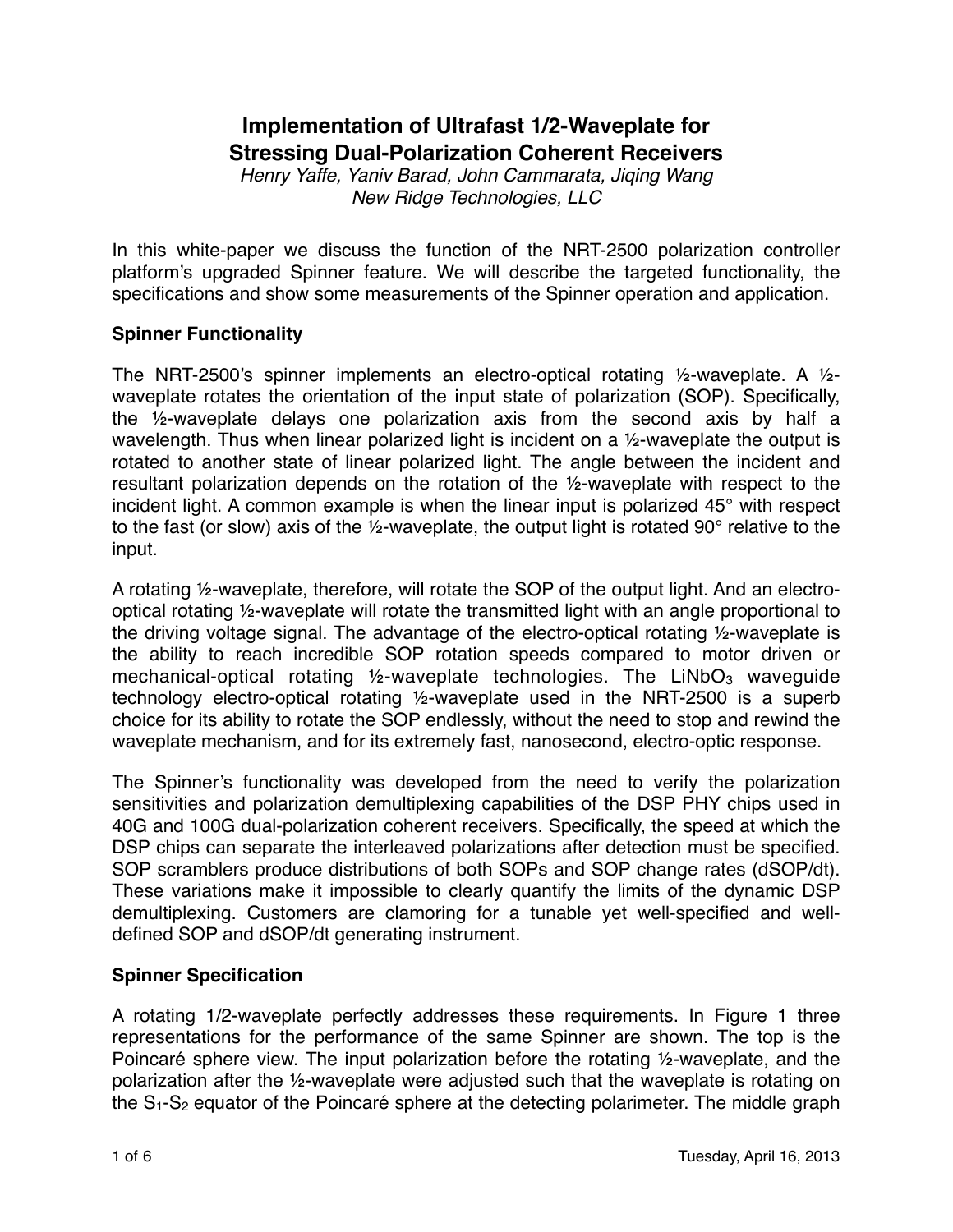has SOP histograms for the  $S_1$ ,  $S_2$  and  $S_3$  values observed on the Poincaré sphere. The red narrow distribution shows that  $S3=0 \pm 0.03$ , while S<sub>1</sub> (green) and S<sub>2</sub> (blue) vary sinusoidally between 1 and -1. The bottom graph is a histogram of the speed, dSOP<sub>Jones</sub>/dt. It clearly shows a very narrow, very well-defined, constant rotation rate of about 25,000 radians/second.

There is an ongoing debate over the unit used to define dSOP/dt. This is an important parameter as it is ultimately used to specify the demultiplexing capability of the various DSP chips. In terms of the dual polarization receivers, the power for the X and Y input signals will bounce back and forth between the two detection sides of the receiver at frequencies depending on the movements along the fiber path. Therefore, it is common to specify dSOP/dt in frequency (Hertz). Moreover, this definition is independent of SOP orientation at the receiver (or orientation with respect to the Spinner ½-waveplate).

For example figures 1 and 2 both show a Spinner with frequency 4000Hz. However, when the Spinner SOP is aligned to the equator (or any great circle) the dSOP/dt is maximum, because the path around the Poincaré sphere is maximal. Conversely, if the input light happens to be circular (i.e. at  $\pm S_3$ ) at the Spinner, the angular speed becomes nearly zero (fig 2). The receiver in this case does not need to dynamically transform the SOP to demultiplex the light, but must statically transform the received right and left circular polarized input signals into linear X and Y polarizations by recovering the input phases. Clearly, a 4000 Hz Spinner will present itself differently to the receiver depending on the SOP changes along the fiber path, varying from 0 to about 25,000 rad/sec.

Note that while the polarization rotates at 25,000 rad/sec, the change of the Stokes vector (on the Poincaré sphere) rotates at twice the real (Jones) space rate, at 50,000



*Fig 1: Poincaré Sphere trajectory (top), (middle) SOP histograms and dSOPJones/dt ~ 25 kRad per sec (bottom) for a 4000 Hz Spinner aligned around the equator.*



*Fig 2: Poincaré Sphere trajectory is virtually a point (left), dSOP/dt ~ 0 radians/sec (middle) and SOP histograms (right) for a 4000 Hz Spinner aligned to S3=1 ('north pole').*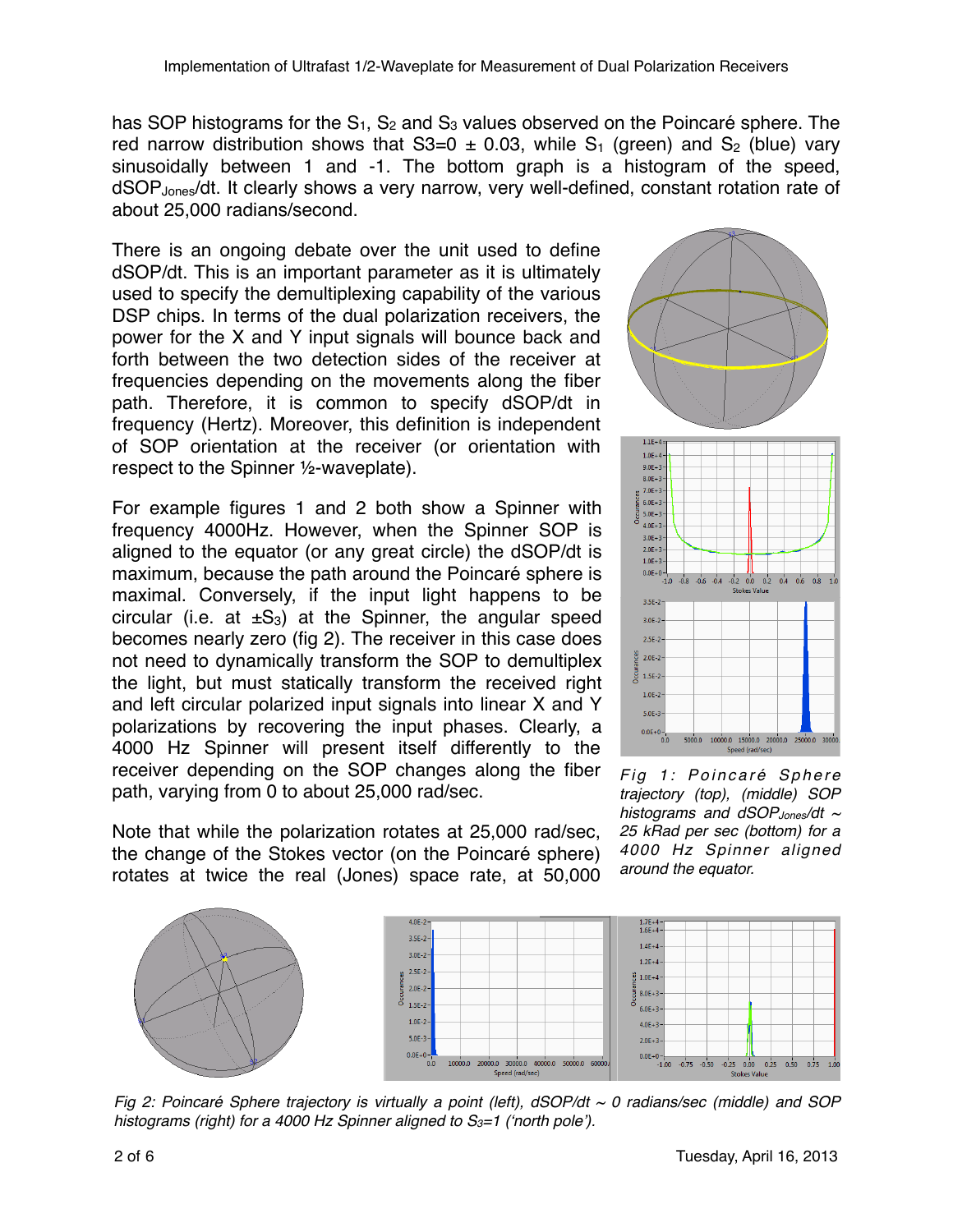Stokes-radians/sec, i.e. dSOP<sub>Stokes</sub>/dt= 2 x dSOP<sub>Jones</sub>/ dt. We use the notation dSOP/dt when the statement applies to both Stokes and Jones spaces. Otherwise we will differentiate with the appropriate subscript.

We prefer to define the Spinner rotation speed unit in Hertz, because the NRT-2500 Spinner rotation is indifferent to the orientation of the rotating SOP incident to the experiment. Secondly, the sinusoidal voltage signal that drives the Spinner is that same frequency.

Some customers have specified their DSP speed requirements in Rad/sec (Hertz x 2π) while others use Stokes angular speed (Hertz x 4π). For example, the Spinner in figure 1 is rotated at 4000 Hz which is equivalent to  $SOP<sub>Jones</sub>/dt = 25,132$  rad/sec or dSOPStokes/dt=50,265 Stokes-radians/sec. Figure 3, at the right, shows two measurements for the 4000 Hz Spinner on orthogonal great circles. The fit Spinner rotation speeds were nearly identical at 25,035 rad/ sec and 25,009 rad/sec respectively. Also impressive is the very narrow ½-waveplate Spinner width. The width is within ±3% of the set value measured at 10% of the peak.



*Fig 3: Enlarged histograms for 4000 Hz Spinner: Around the equator at S3=0 yielding a fit mean rotation rate of 25,035 rad/sec (top). The lower histogram is for the same Spinner, also on a great circle, in the S2-S3 plane (S1=0) yielding virtually the same fit mean rotation rate of 25,009 rad/sec (bottom).*

# **Spinner Measurements**

One of the issues many users encounter when testing their polarization speed response is that it is difficult to ascertain the SOP at the polarization beam splitter inside the DPreceiver. And therefore it is very hard to align the Spinner to that desired orientation (e.g. in the X-Y plane). One common solution is to vary the polarizations before and after the Spinner ½-waveplate. Figure 4 shows the difference between varying the input SOP 4(a), the output SOP 4(b) and varying both together 4(c). Varying the SOP input to the ½-waveplate causes the rotation to move up and down along the axis of rotation. This changes the SOP rotation speed from zero at  $S_{3}=\pm 1$  (e.g. fig. 2) to the maximum,  $2\pi$  x frequency, at S<sub>3</sub>=0 (e.g. fig. 1). This is shown in the left dSOP<sub>Jones</sub>/dt histogram of figure 5(a). Varying the SOP output from the ½-waveplate merely changes the orientation of the rotation at the detector. Therefore the measured speed of the rotation does not vary. This is shown in the center dSOP<sub>Jones</sub>/dt histogram of figure 5(b). Varying both the input SOP and output SOP changes both the speed and orientation of the Spinner. The corresponding speed dSOP<sub>Jones</sub>/dt histogram is shown in figure 5(c).

Only endless and non-reseting polarization control technologies are capable of producing the single frequency rotation histogram shown figure 5(b). The non-endless polarization control platforms requires the dSOP/dt rotation speed to go zero at every reset and reversal event. Hence non-endless polarization control device technologies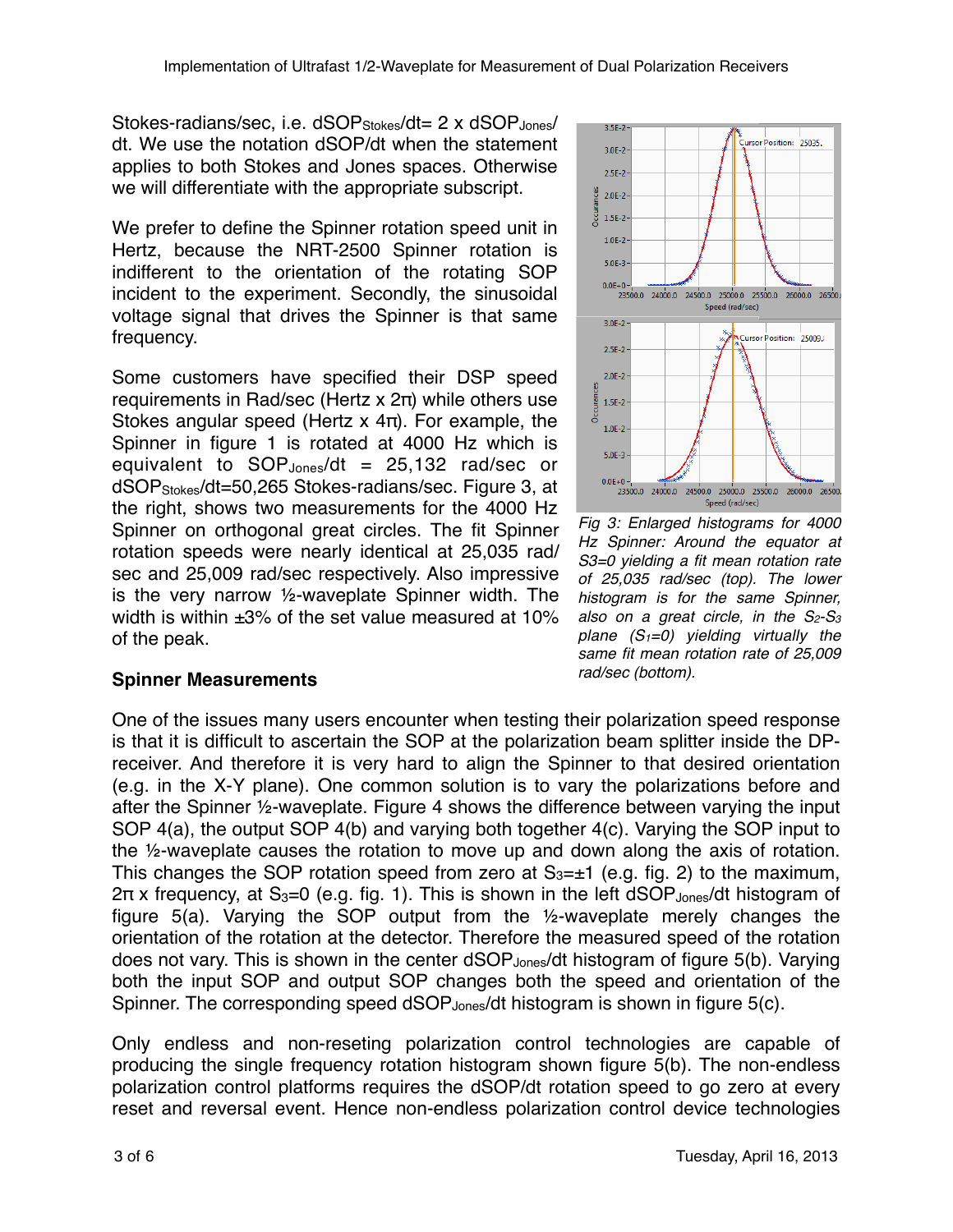will always have a rotation speed histogram with a low speed tail, such as figures 5(a) or 5(c), independent of the input SOP or output SOP, and can never achieve the single spin frequency histogram as shown in 5(b).



*Fig 4: (a) When the SOP input to the Spinner is changed, the SOP rotation travels along the rotation axis from S3 to the equator to -S3. (b) When the SOP exiting the Spinner is changed, the direction of the axis of rotation changes as shown in the central sphere where the orientations of great circle rotations are changing. (c) When both the input and output SOPs to the Spinner are varied, both the size and the orientation of the Spinner vary.*



*Fig 5: (a) When the SOP input to the Spinner is changed, the dSOP Jones/dt speed histogram has a tail from the maximum speed down to zero. (b) When the SOP exiting the Spinner is changed, there is no effect on the dSOPJones/dt speed histogram (center). (c) A combination of peaks and tail is observed in the dSOPJones/dt when both the input and output SOPs to the Spinner are varied (right). In all three cases, the input and output rotation speeds are much slower than the Spinner 1/2-waveplate rotation speed.*

### **DP- Receiver Testing**

Figures 4 and 5 are very helpful in determining the appropriate SOP speed test for a DP-coherent receiver. The most commonly requested quantitative measurement is to determine the maximum SOP change that the DSP algorithm can demultiplex for all SOPs. Clearly all SOPs can be accessed by varying either the input polarization to the Spinner, or the output polarization, or both polarizations (figure 4). However, only when we vary the polarization exiting the Spinner ½-waveplate does the rotation speed remain at a constant speed (in radians/sec).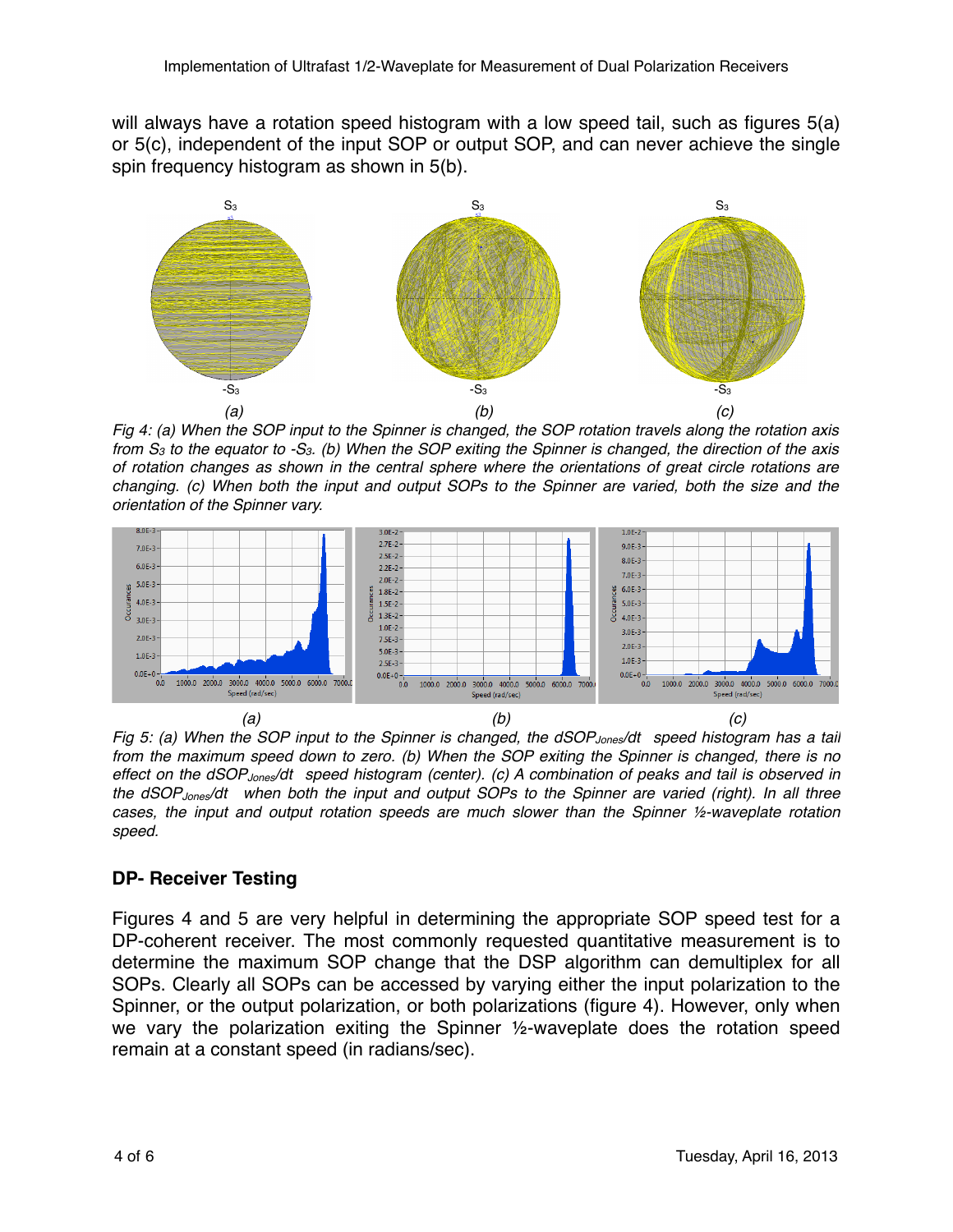To achieve a constant maximum rotation speed for a set Spinner frequency, the Spinner's rotation should be set to a great circle. This is difficult with DP-transponders as the two polarization make polarization measurements impossible. Therefore, one of the polarization signals must be blocked using optical polarization demultiplexing. As shown in figure 6, polarization demultiplexing requires an additional polarization controller (i.e. polarization paddles) and a removable polarizer (or adjustable PDL device). At the receiver side of the set-up, some of the light is tapped into polarimeter, where the degree of polarization (DOP) can be measured. The first polarization controller (e.g. NRT-2500 in paddle mode) is used to align one of the DP-signals through the removable polarizer until the DOP is maximized to about 1. Then, by adjusting the input and output polarization controllers integrated with the Spinner GUI software, the SOP rotation can be placed on the equator of the Poincaré sphere representation of the polarimeter. Finally, the polarizer is removed. Both (orthogonal) dual polarizations are now rotating the same great circle. Any Spinner rotation speed can be used to align the great circle using this method.



*Fig 6: Set-up to align NRT-2500 (Spinner mode) to a great circle for Orientational Drift of 1/<sub>2</sub>-waveplate spinner. This requires a (pre-Spinner) polarization controller (paddles), removable polarizer and polarimeter to first demultiplex the two polarization signals. The paddles are adjusted until the DOP reaches about 1. Then the input and output SOP controls on the Spinner NRT-2500 are adjusted to align the rotation to the equator of the Poincaré sphere before the polarizer is removed. As log as the SOP from the transmitter to the NRT-2500 Spinner does not change, both DP signals will continue to rotate on a great circle at the input to the DP-receiver.*

Once set, the great circle will be maintained as long as the polarization from the DPtransmitter to the Spinner NRT-2500 does not change. (See the YouTube demo, [Improved Orientational Drift Spinner](http://www.youtube.com/watch?v=UyutgflycEo) which demonstrates alignment of the Spinner to a great circle for this measurement.) Movement of the output fiber, between the NRT-2500 and the receiver under test, will only change the relative orientation of the rotation, and therefore will not affect the test.